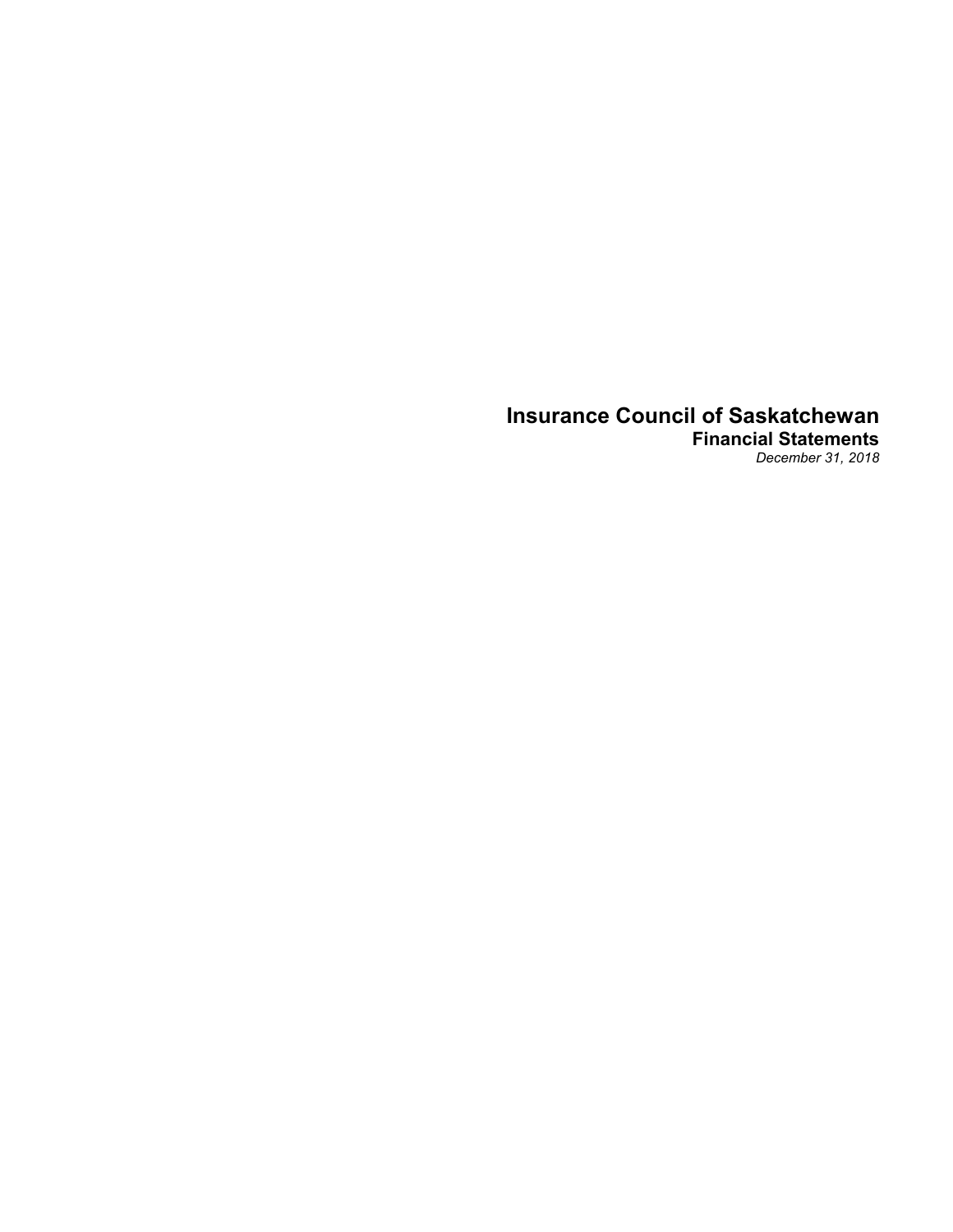To the Members of Insurance Council of Saskatchewan:

Management is responsible for the preparation and fair presentation of the accompanying financial statements, including responsibility for significant accounting judgments and estimates in accordance with Canadian accounting standards for not-for-profit organizations. This responsibility includes selecting appropriate accounting principles and methods, and making decisions affecting the measurement of transactions in which objective judgment is required.

In discharging its responsibilities for the integrity and fairness of the financial statements, management designs and maintains the necessary accounting systems and related internal controls to provide reasonable assurance that transactions are authorized, assets are safeguarded and financial records are properly maintained to provide reliable information for the preparation of financial statements.

The Governance/Finance Committee is composed entirely of Governors who are neither management nor employees of the Council. The Board is responsible for overseeing management in the performance of its financial reporting responsibilities, and for approving the financial information. The Board fulfils these responsibilities by reviewing the financial information prepared by management and discussing relevant matters with management, and external auditors. The Board is also responsible for recommending the appointment of the Council's external auditors.

MNP LLP is appointed by the Members to audit the financial statements and report directly to them; their report follows. The external auditors have full and free access to, and may meet periodically and separately with, both the Board and management to discuss their audit findings.

May 1, 2019

Executive Director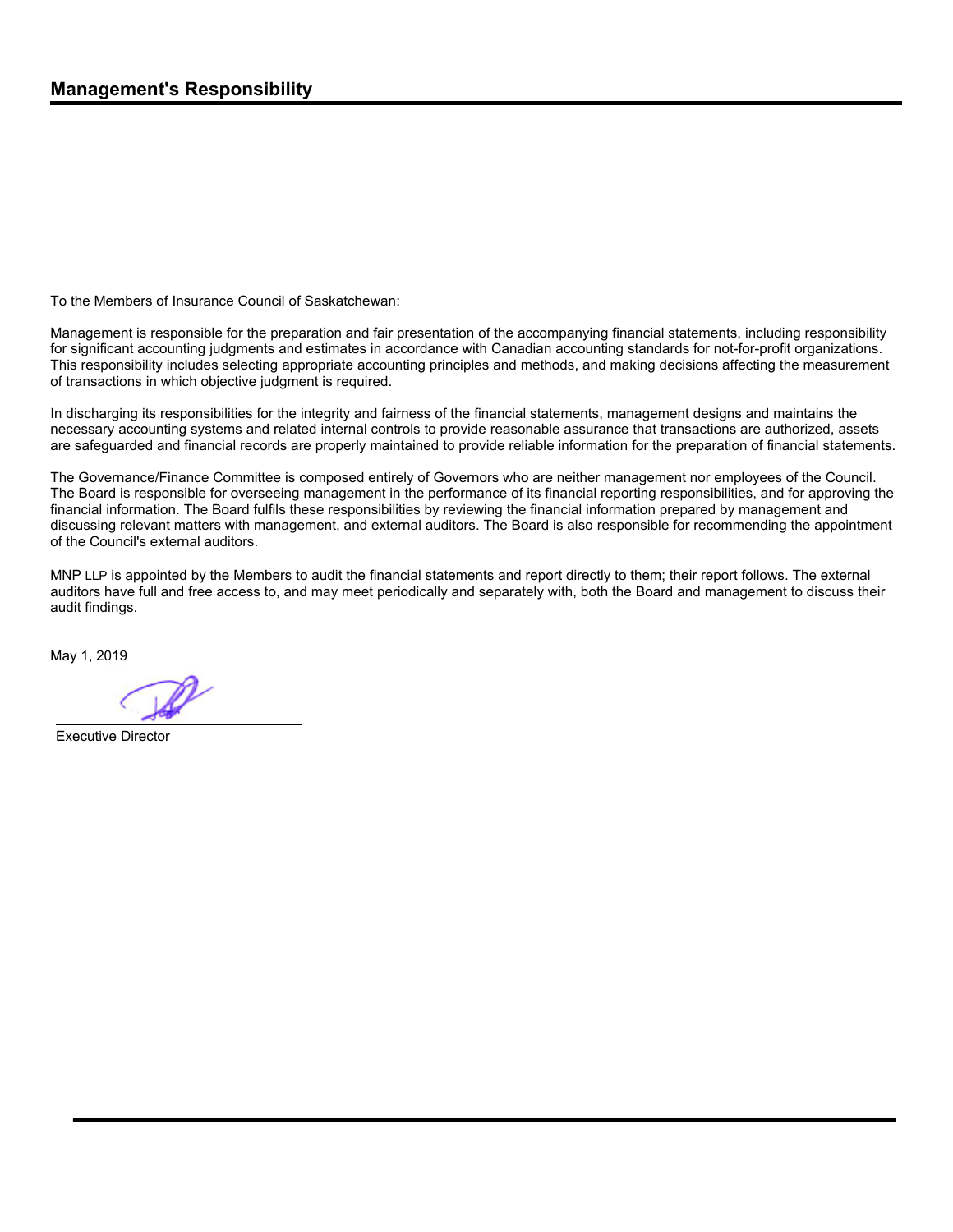

To the Members of Insurance Council of Saskatchewan:

## **Opinion**

We have audited the financial statements of Insurance Council of Saskatchewan (the "Council"), which comprise the statement of financial position as at December 31, 2018, and the statements of operations, changes in net assets and cash flows for the year then ended, and notes to the financial statements, including a summary of significant accounting policies.

In our opinion, the accompanying financial statements present fairly, in all material respects, the financial position of the Council as at December 31, 2018, and the results of its operations and its cash flows for the year then ended in accordance with Canadian accounting standards for not-for-profit organizations.

# **Basis for Opinion**

We conducted our audit in accordance with Canadian generally accepted auditing standards. Our responsibilities under those standards are further described in the Auditor's Responsibilities for the Audit of the Financial Statements section of our report. We are independent of the Council in accordance with the ethical requirements that are relevant to our audit of the financial statements in Canada, and we have fulfilled our other ethical responsibilities in accordance with these requirements. We believe that the audit evidence we have obtained is sufficient and appropriate to provide a basis for our opinion.

#### **Responsibilities of Management and Those Charged with Governance for the Financial Statements**

Management is responsible for the preparation and fair presentation of the financial statements in accordance with Canadian accounting standards for not-for-profit organizations, and for such internal control as management determines is necessary to enable the preparation of financial statements that are free from material misstatement, whether due to fraud or error.

In preparing the financial statements, management is responsible for assessing the Council's ability to continue as a going concern, disclosing, as applicable, matters related to going concern and using the going concern basis of accounting unless management either intends to liquidate the Council or to cease operations, or has no realistic alternative but to do so.

Those charged with governance are responsible for overseeing the

Council's financial reporting process. **Auditor's Responsibilities for** 

### **the Audit of the Financial Statements**

Our objectives are to obtain reasonable assurance about whether the financial statements as a whole are free from material misstatement, whether due to fraud or error, and to issue an auditor's report that includes our opinion. Reasonable assurance is a high level of assurance but is not a guarantee that an audit conducted in accordance with Canadian generally accepted auditing standards will always detect a material misstatement when it exists. Misstatements can arise from fraud or error and are considered material if, individually or in the aggregate, they could reasonably be expected to influence the economic decisions of users taken on the basis of these financial statements.

As part of an audit in accordance with Canadian generally accepted auditing standards, we exercise professional judgment and maintain professional skepticism throughout the audit. We also:





**Accounting › Consulting › Tax** Suite 900, Royal Bank Building, 2010 - 11th Avenue, Regina SK, S4P 0J3 1.877.500.0780 P: 306.790.7900 F: 306.790.7990 **MNP.ca**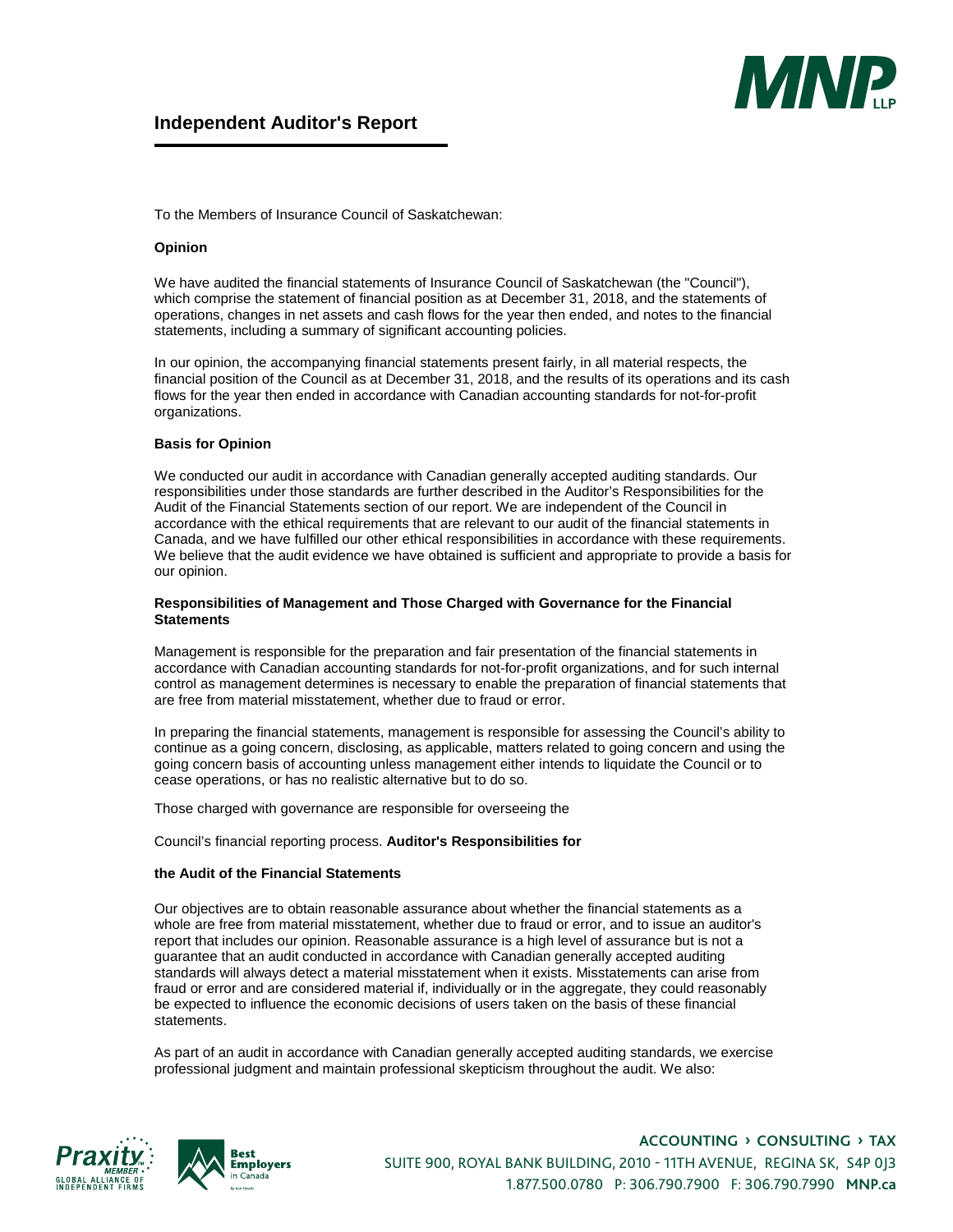- Identify and assess the risks of material misstatement of the financial statements, whether due to fraud or error, design and perform audit procedures responsive to those risks, and obtain audit evidence that is sufficient and appropriate to provide a basis for our opinion. The risk of not detecting a material misstatement resulting from fraud is higher than for one resulting from error, as fraud may involve collusion, forgery, intentional omissions, misrepresentations, or the override of internal control.
- Obtain an understanding of internal control relevant to the audit in order to design audit procedures that are appropriate in the circumstances, but not for the purpose of expressing an opinion on the effectiveness of the Council's internal control.
- Evaluate the appropriateness of accounting policies used and the reasonableness of accounting estimates and related disclosures made by management.
- Conclude on the appropriateness of management's use of the going concern basis of accounting and, based on the audit evidence obtained, whether a material uncertainty exists related to events or conditions that may cast significant doubt on the Council's ability to continue as a going concern. If we conclude that a material uncertainty exists, we are required to draw attention in our auditor's report to the related disclosures in the financial statements or, if such disclosures are inadequate, to modify our opinion. Our conclusions are based on the audit evidence obtained up to the date of our auditor's report. However, future events or conditions may cause the Council to cease to continue as a going concern.
- Evaluate the overall presentation, structure and content of the financial statements, including the disclosures, and whether the financial statements represent the underlying transactions and events in a manner that achieves fair presentation.
- We communicate with those charged with governance regarding, among other matters, the planned scope and timing of the audit and significant audit findings, including any significant deficiencies in internal control that we identify during our audit.

Regina, Saskatchewan

 $\mathcal{NP}_{\mathcal{LLP}}$ 

May 1, 2019 **Chartered Professional Accountants** 

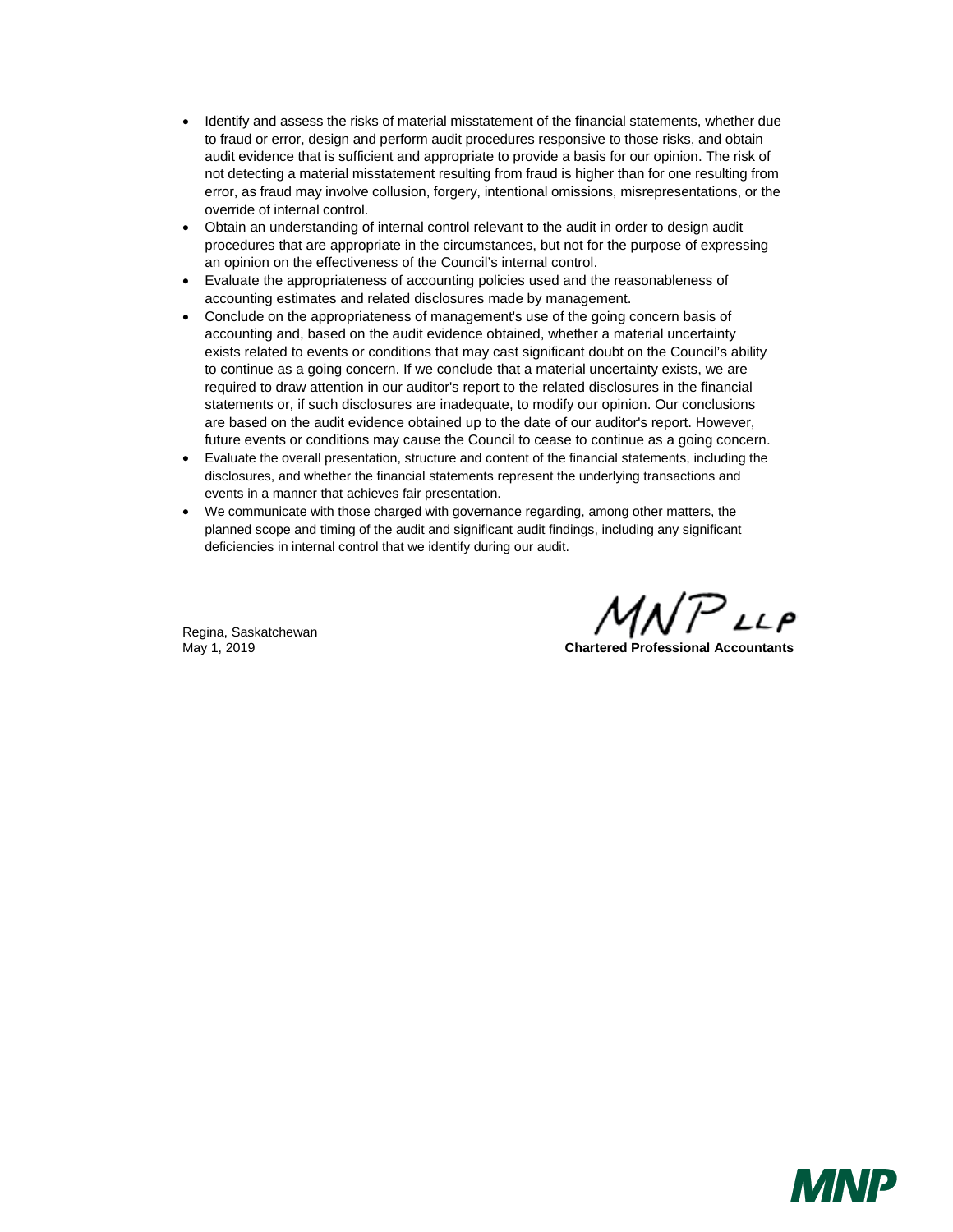# **Statement of Financial Position**

*As at December 31, 2018*

|                                                                                                                                                                                                             | 2018                                          | 2017                                           |
|-------------------------------------------------------------------------------------------------------------------------------------------------------------------------------------------------------------|-----------------------------------------------|------------------------------------------------|
| <b>Assets</b>                                                                                                                                                                                               |                                               |                                                |
| <b>Current</b><br>Cash<br>Short-term investments (Note 3)<br>Accounts receivable<br>Accrued interest<br>Prepaid expenses                                                                                    | 207,978<br>683,053<br>6,162<br>3,471<br>9,345 | 573,162<br>365,353<br>17,852<br>4,006<br>3,132 |
|                                                                                                                                                                                                             | 910,009                                       | 963,505                                        |
| Investments (Note 3)                                                                                                                                                                                        | 927,994                                       | 718,830                                        |
| Capital assets (Note 4)                                                                                                                                                                                     | 113,938                                       | 103,576                                        |
| Intangible assets (Note 5)                                                                                                                                                                                  | 1,445,286                                     | 1,584,909                                      |
|                                                                                                                                                                                                             | 3,397,227                                     | 3,370,820                                      |
| <b>Liabilities</b>                                                                                                                                                                                          |                                               |                                                |
| <b>Current</b><br>Accounts payable and accruals<br>Deferred tenant inducement (Note 6)<br>Annual license renewal fees received in advance (Note 7)                                                          | 30,182<br>13,872<br>81,115                    | 58,551<br>10,106<br>85,255                     |
|                                                                                                                                                                                                             | 125,169                                       | 153,912                                        |
| <b>Net Assets</b>                                                                                                                                                                                           |                                               |                                                |
| Unrestricted net assets<br>Invested in property and equipment and intangible assets<br>Software development reserve - internally restricted (Note 9)<br>Litigation reserve - internally restricted (Note 8) | 1,112,834<br>1,559,224<br>400,000<br>200,000  | 1,028,423<br>1,688,485<br>300,000<br>200,000   |
|                                                                                                                                                                                                             | 3,272,058                                     | 3,216,908                                      |
|                                                                                                                                                                                                             | 3,397,227                                     | 3,370,820                                      |
| Approved on behalf of the Council<br>$\sim$ 1                                                                                                                                                               |                                               |                                                |

7

**Member** Member ≺

**Member Member** 

ertson **Member Member**

*The accompanying notes are an integral part of these financial statements*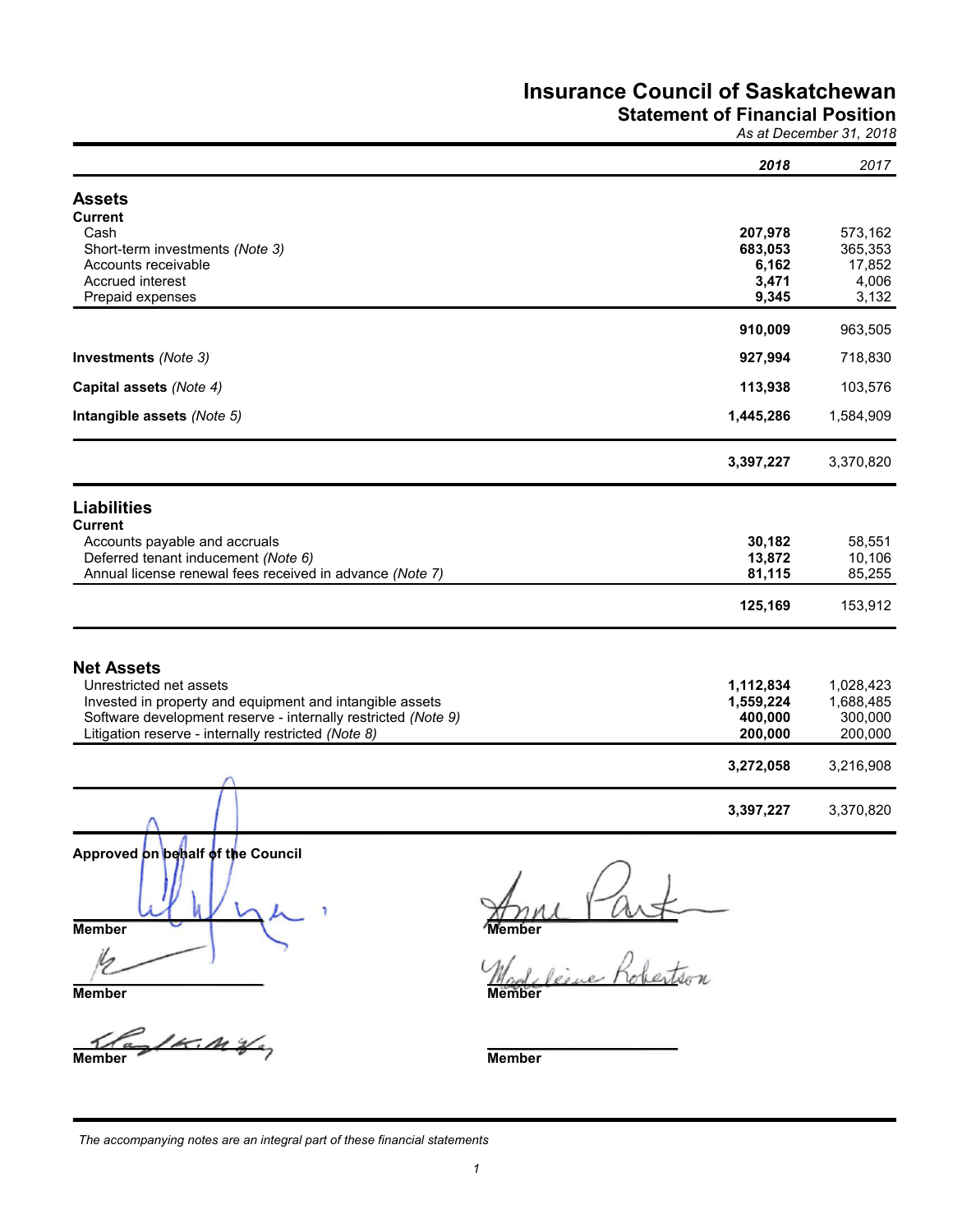# **Statement of Operations**

*For the year ended December 31, 2018*

|                                        | 2018               | 2017               |
|----------------------------------------|--------------------|--------------------|
| <b>Revenue</b>                         |                    |                    |
| Licence fees                           | 1,719,408          | 1,700,220          |
| <b>Examination fees</b>                | 73,185             | 84,655             |
| Investigative fines and penalties      | 35,708             | 22,737             |
| Course provider fees                   | 20,660             | 18,560             |
| Investigative cost recovery            | 11,660             | 11,990             |
| Miscellaneous                          | 250                |                    |
| Investment (loss) income               | (20, 248)          | 21,886             |
|                                        | 1,840,623          | 1,860,048          |
|                                        |                    |                    |
| <b>Expenses</b>                        |                    |                    |
| <b>Salaries</b>                        | 897,011            | 814,917            |
| Amortization on intangible assets      | 250,706<br>106,223 | 239,094<br>107,541 |
| Computer                               | 100,482            | 100,644            |
| Rent expense<br>Consultants            | 56,286             | 16,945             |
| Committee meetings                     | 54,861             | 62,727             |
| Council meetings - Life                | 53,351             | 29,912             |
| Bank charges                           | 47,297             | 42,827             |
| Council meetings - GICS                | 39,438             | 43,750             |
| Office supplies                        | 39,008             | 24,789             |
| Amortization on capital assets         | 34,366             | 65,831             |
| Examination                            | 32,352             | 32,597             |
| Audit and legal fees                   | 20,778             | 36,637             |
| Telephone                              | 10,743             | 9,998              |
| Postage and courier                    | 9,911              | 9,912              |
| Investigation                          | 9,710              | 10,428             |
| Complaints                             | 10,602             | 9,066              |
| Miscellaneous                          | 5,140              | 5,307              |
| Bond/insurance                         | 4,394              | 4,181              |
| Council meetings - Hail                | 2,814              | 22                 |
|                                        | 1,785,473          | 1,667,125          |
| <b>Excess of revenue over expenses</b> | 55,150             | 192,923            |

*The accompanying notes are an integral part of these financial statements*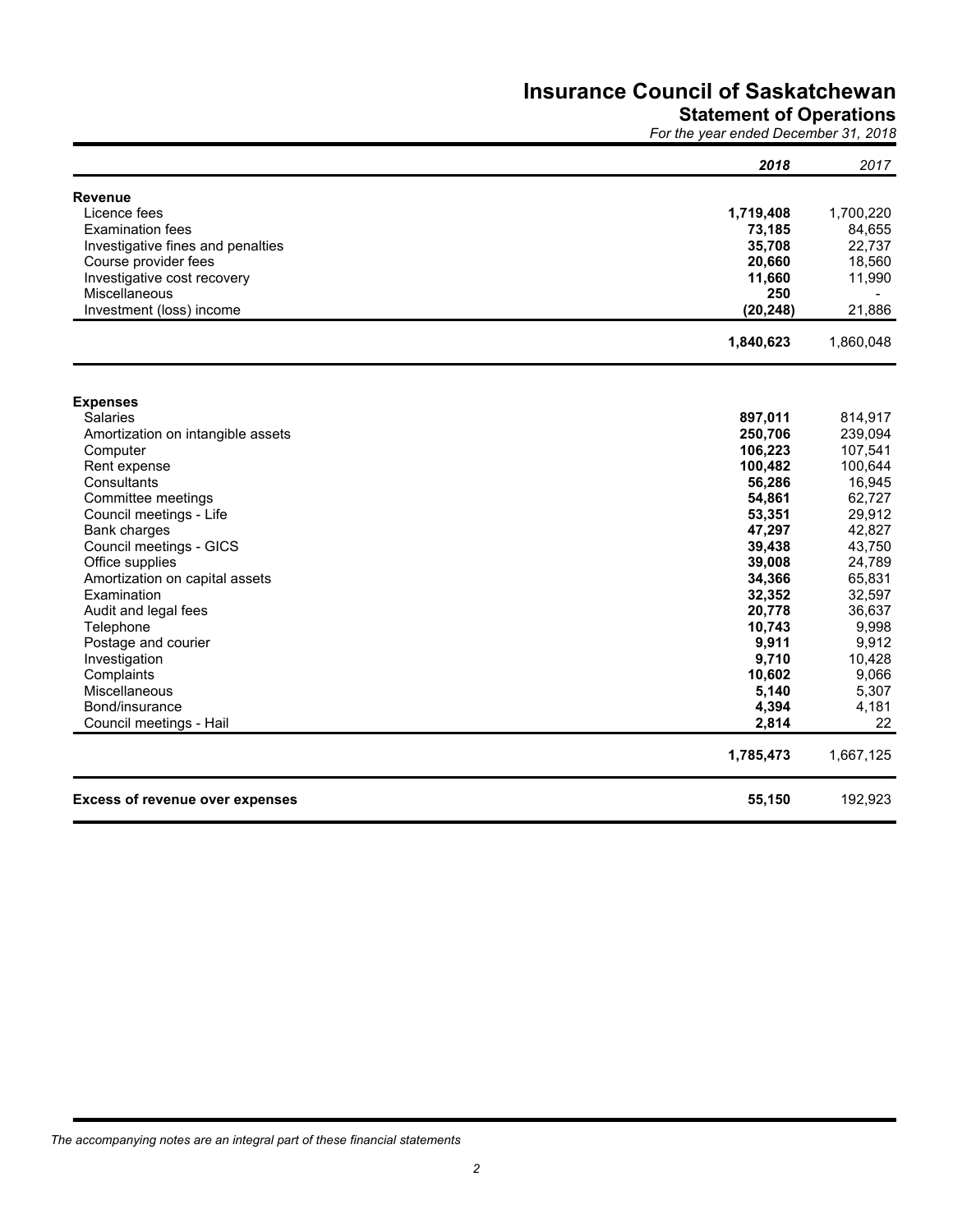**Statement of Changes in Net Assets**

*For the year ended December 31, 2018*

|                                           | <b>Unrestricted</b><br><b>Net Assets</b> | <b>Invested</b> in<br><b>Property and</b><br><b>Equipment</b><br>and<br>Intangible<br><b>Assets</b> | Litigation<br>Reserve -<br>Internally<br><b>Restricted</b> | <b>Software</b><br><b>Development</b><br>Reserve -<br><b>Internally</b><br><b>Restricted</b> | 2018      | 2017      |
|-------------------------------------------|------------------------------------------|-----------------------------------------------------------------------------------------------------|------------------------------------------------------------|----------------------------------------------------------------------------------------------|-----------|-----------|
| Net assets, beginning of<br>year          | 1,028,423                                | 1,688,485                                                                                           | 200,000                                                    | 300,000                                                                                      | 3,216,908 | 3,023,985 |
| <b>Excess of revenue over</b><br>expenses | 184,411                                  | (129, 261)                                                                                          |                                                            |                                                                                              | 55,150    | 192,923   |
|                                           | 1,212,834                                | 1,559,224                                                                                           | 200,000                                                    | 300,000                                                                                      | 3,272,058 | 3,216,908 |
|                                           | (100,000)                                | ۰                                                                                                   |                                                            | 100,000                                                                                      |           |           |
| Net assets, end of year                   | 1,112,834                                | 1,559,224                                                                                           | 200,000                                                    | 400,000                                                                                      | 3,272,058 | 3,216,908 |

*The accompanying notes are an integral part of these financial statements*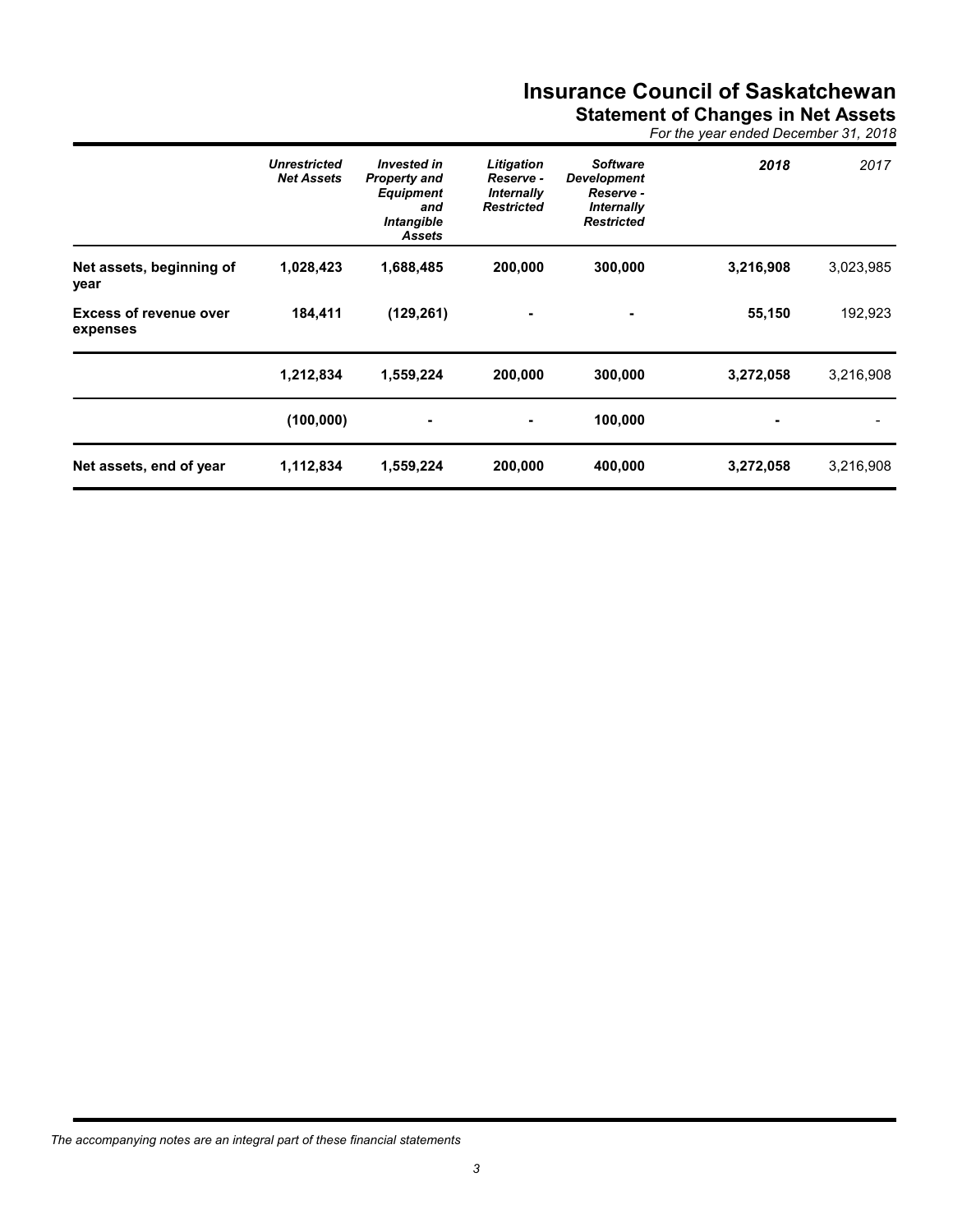# **Statement of Cash Flows**

*For the year ended December 31, 2018*

|                                                                         | 2018                  | 2017         |
|-------------------------------------------------------------------------|-----------------------|--------------|
| Cash provided by (used for) the following activities                    |                       |              |
| Operating                                                               |                       |              |
| Excess of revenue over expenses                                         | 55,150                | 192,923      |
| Amortization on capital assets                                          | 34,366                | 65,831       |
| Amortization on intangible assets                                       | 250,706               | 239,094      |
| Change in fair value and unrealized loss (gains) on sale of investments | 36,077                | (3,931)      |
| Deferred tenant inducement recognized                                   | 3,766                 | (2,876)      |
|                                                                         | 380,065               | 491,041      |
| Changes in working capital accounts<br>Accounts receivable              | 11,690                | (689)        |
| Accrued interest                                                        | 535                   |              |
| Prepaid expenses                                                        | (6, 213)              | (286)<br>870 |
| Accounts payable and accruals                                           |                       | (6, 376)     |
| Annual licence renewal fees received in advance                         | (28, 369)<br>(4, 140) | (2,715)      |
|                                                                         | 353,568               | 481,845      |
| Investing                                                               |                       |              |
| Purchase of capital assets                                              | (44, 728)             | (12, 504)    |
| Purchase of investments                                                 | (949, 695)            | (334, 375)   |
| Proceeds on disposal of investments                                     | 386,754               | 408,604      |
| Purchase of intangible assets                                           | (111, 083)            | (147, 614)   |
|                                                                         | (718, 752)            | (85, 889)    |
|                                                                         |                       |              |
| (Decrease) increase in cash resources                                   | (365, 184)            | 395,956      |
| Cash resources, beginning of year                                       | 573,162               | 177,206      |
| Cash resources, end of year                                             | 207,978               | 573,162      |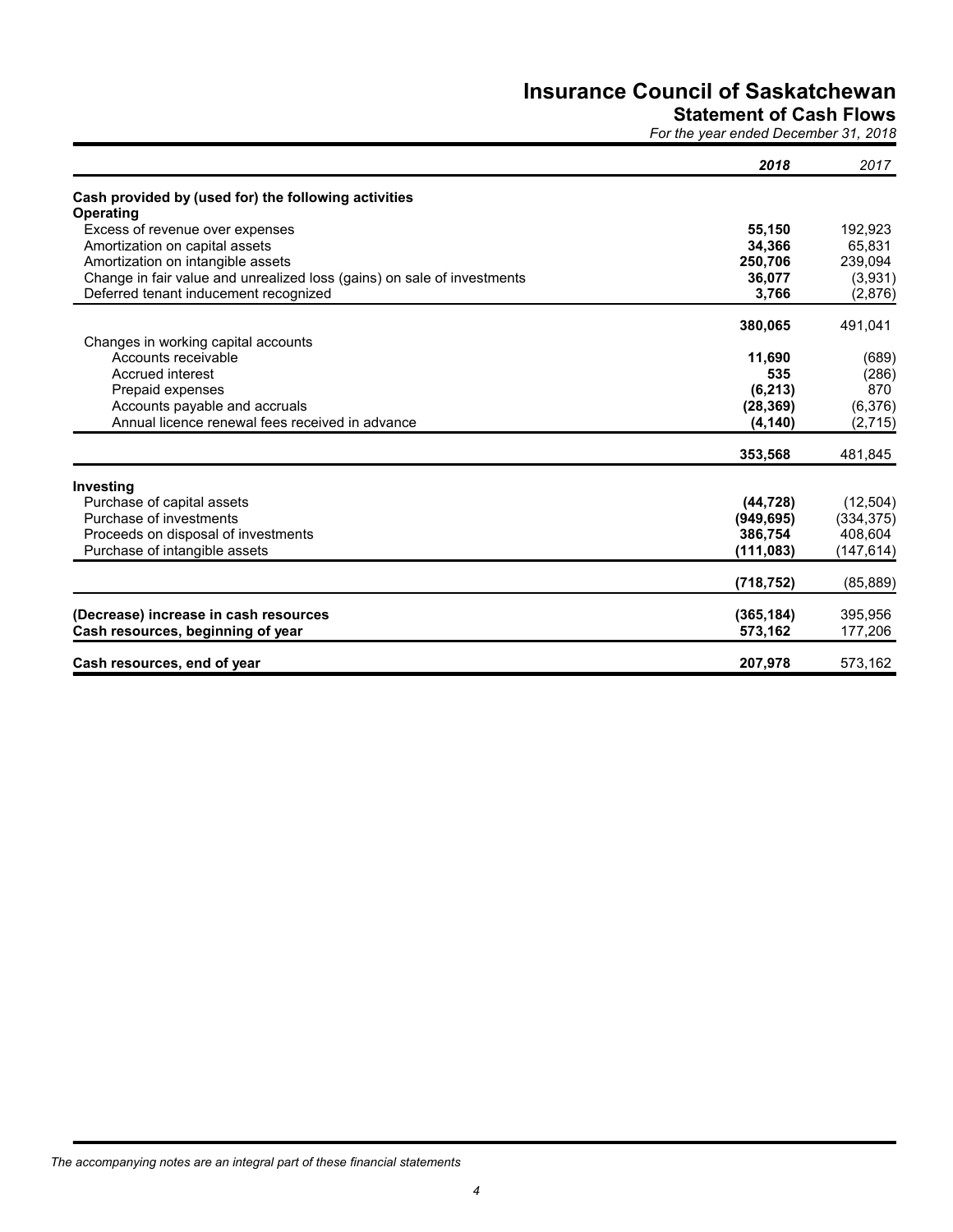*For the year ended December 31, 2018*

#### **1. Incorporation and nature of the organization**

Insurance Council of Saskatchewan ("ICS") was established by regulation pursuant to the Saskatchewan Insurance Amendment Act, 1985, as a not-for-profit organization and is exempt from income tax under Section 149 of the Income Tax Act.

ICS issues annual licenses to individual and agency licencees in accordance with the licensing powers delegated to it by the Superintendent of Insurance.

#### **2. Significant accounting policies**

The financial statements have been prepared in accordance with Canadian accounting standards for not-for-profit organizations set out in Part III of the CPA Canada Handbook - Accounting, as issued by the Accounting Standards Board in Canada, and include the following significant accounting policies:

#### *Measurement uncertainty (use of estimates)*

The preparation of financial statements in conformity with Canadian accounting standards for not-for-profit organizations requires management to make estimates and assumptions that affect the reported amounts of assets and liabilities and disclosure of contingent assets and liabilities at the date of the financial statements, and the reported amounts of revenues and expenses during the reporting period.

Accounts receivable are stated after evaluation as to their collectability and an appropriate allowance for doubtful accounts is provided where considered necessary. Amortization is based on the estimated useful lives of capital assets and intangible assets.

These estimates and assumptions are reviewed periodically and, as adjustments become necessary they are reported in excess of revenues and expenses in the periods in which they become known.

## *Capital assets*

Purchased capital assets are recorded at cost. Contributed capital assets are recorded at fair value at the date of contribution if fair value can be reasonably determined.

Amortization is provided using the methods listed below at rates intended to amortize the cost of assets over their estimated useful lives.

|                         | Method            | Rate       |
|-------------------------|-------------------|------------|
| Computer hardware       | straight-line     | $30\%$     |
| Computer software       | straight-line     | $100 \%$   |
| Furniture and equipment | declining balance | 20%        |
| Leasehold improvements  | straight-line     | lease term |

#### *Intangible asset*

An intangible asset subject to amortization is recorded at cost. Contributed intangible assets are recorded at fair value at the date of contribution if fair value can be reasonably determined.

Amortization is provided using the method listed below at a rate intended to amortize the cost of intangible asset over its estimated useful life.

|                            | Method        | Rate |
|----------------------------|---------------|------|
| Software development costs | straight-line | 10 % |

An intangible asset not subject to amortization is recorded at cost, less any permanent write-down. Contributed intangible assets are recorded at fair value at the date of contribution if fair value can be reasonably determined.

When an intangible asset no longer contributes to ICS' ability to provide services, its carrying amount is written down to residual value, if any.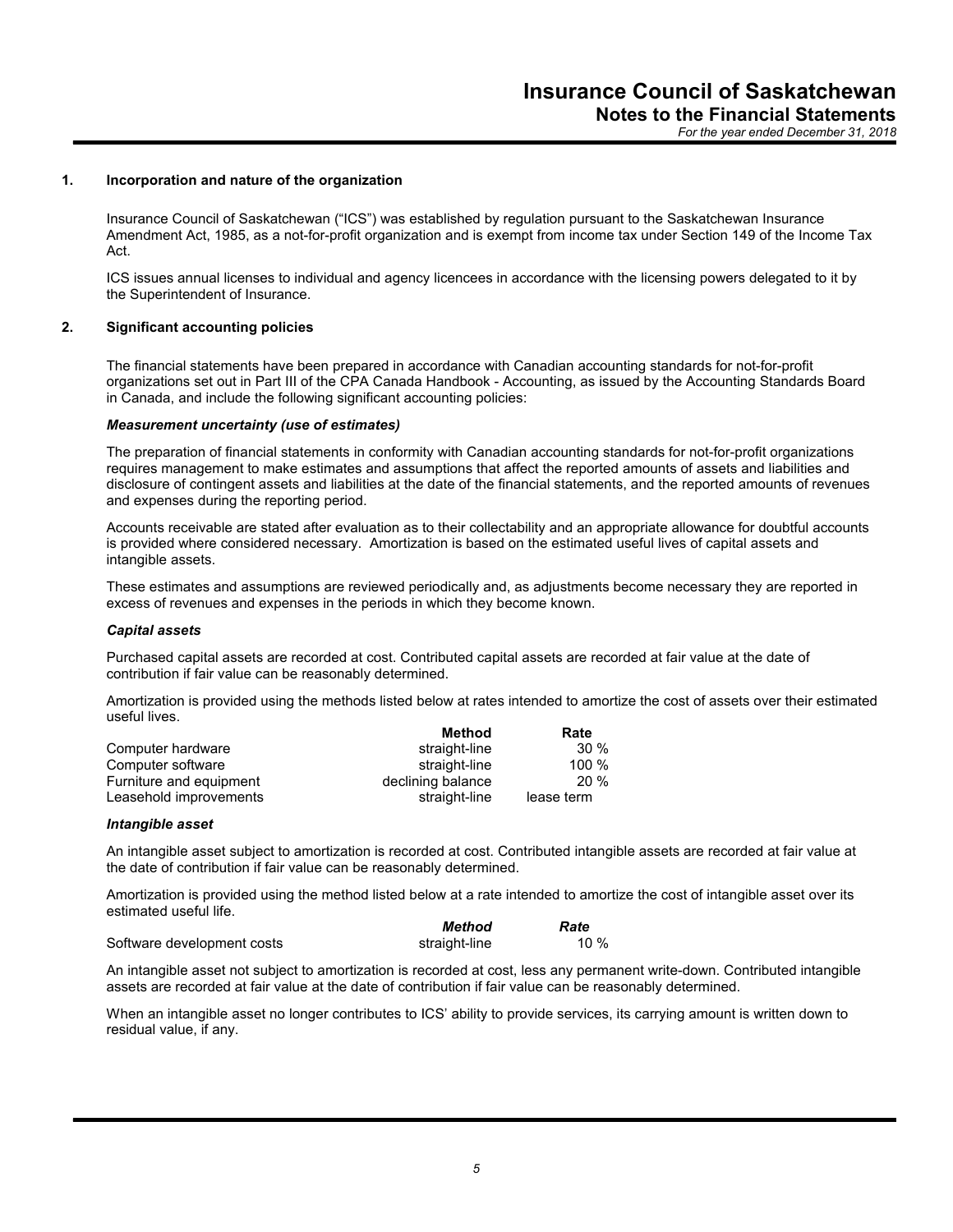*For the year ended December 31, 2018*

## *2. Significant accounting policies (cont'd)*

#### *Long-lived assets*

Long-lived assets consist of capital assets and intangible assets with finite useful lives. Long-lived assets held for use are measured and amortized as described in the applicable accounting policies.

When ICS determines that a long-lived asset no longer has any long-term service potential to the organization, the excess of its net carrying amount over any residual value is recognized as an expense in the statement of operations. Write-downs are not reversed.

#### *Revenue recognition*

Licence fees are recognized in the period the price is determinable and collection is reasonably assured.

Fees received in advance are deferred and recognized as income in the period in which the licence is issued.

All other revenue is recognized in the period it is earned, price is determinable and collection is reasonably assured.

#### *Registered savings plan*

ICS has made contributions of \$38,369 (2017 - \$41,320) to employees' registered savings plans. The contributions are expensed as incurred.

### *Financial instruments*

ICS recognizes its financial instruments when ICS becomes party to the contractual provisions of the financial instrument. All financial instruments are initially recorded at their fair value, including financial assets and liabilities originated and issued in a related party transaction with management. Financial assets and liabilities originated and issued in all other related party transactions are initially measured at their carrying or exchange amount in accordance with Section 3840 *Related Party Transactions*.

At initial recognition, ICS may irrevocably elect to subsequently measure any financial instrument at fair value. ICS subsequently measures all its financial assets and financial liabilties at amortized cost, except for investments which are at fair value.

Transaction costs and financing fees directly attributable to the origination, acquisition, issuance or assumption of financial instruments subsequently measured at fair value are immediately recognized in the excess of revenues over expenses for the current period. Conversely, transaction costs and financing fees are added to the carrying amount for those financial instruments subsequently measured at cost or amortized cost.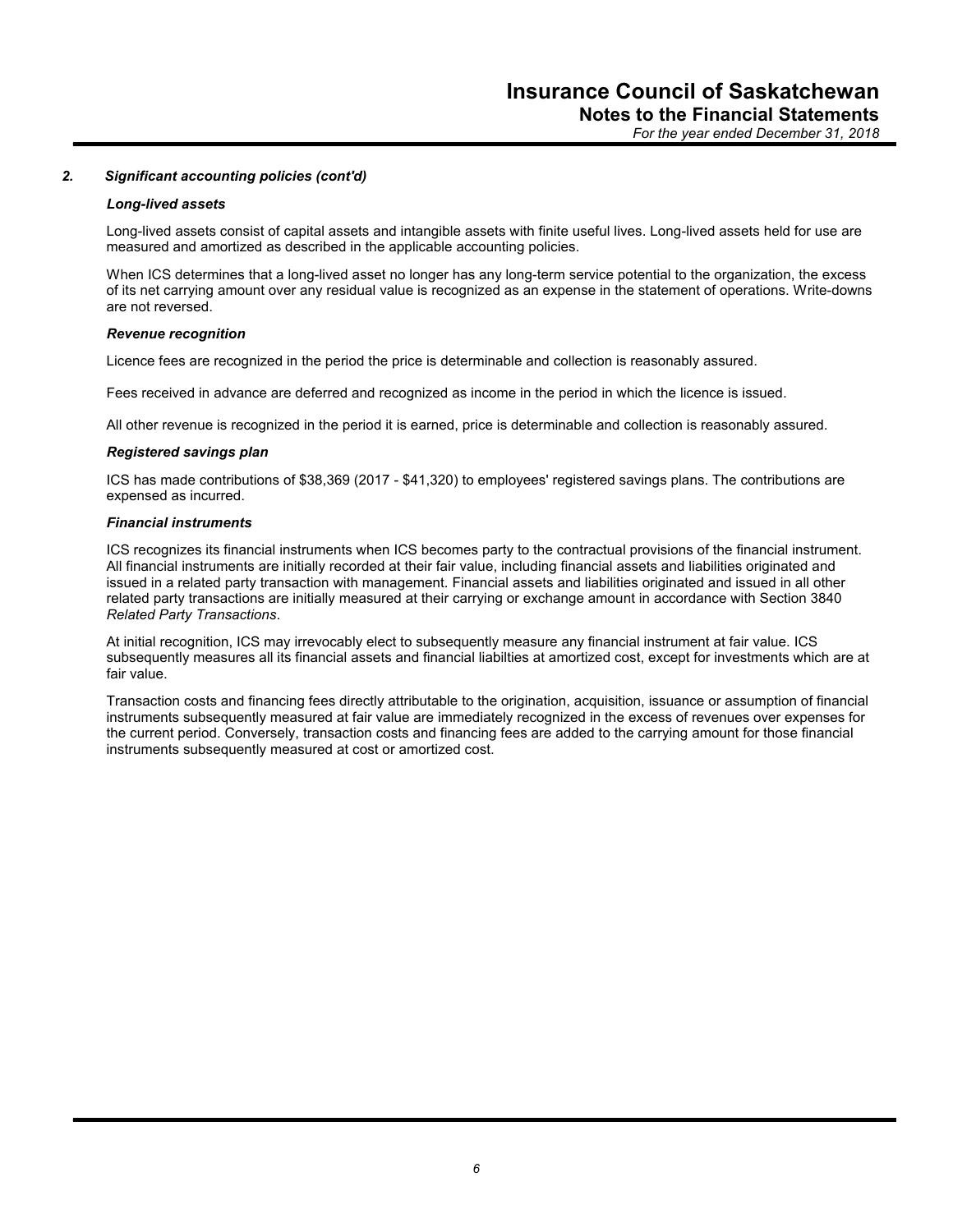# **Notes to the Financial Statements**

*For the year ended December 31, 2018*

# **3. Investments**

# **Short-Term Investments**

|                             | Rate     | <b>Maturity Date</b> | Fair Value as at<br><b>December 31, 2018</b> | Fair Value as at<br>December 31, 2017 |
|-----------------------------|----------|----------------------|----------------------------------------------|---------------------------------------|
| Bank of Montreal savings    |          |                      |                                              |                                       |
| account                     | Variable | N/A                  |                                              | 89,436                                |
| <b>BMO Covered Call ETF</b> |          |                      |                                              |                                       |
| (exchange traded fund)      | Variable | N/A                  | 85,970                                       | 99,635                                |
| Canadian Western Bank       | 3.077%   | January 14, 2019     | 113,015                                      |                                       |
| commercial paper            |          |                      |                                              |                                       |
| CIBC commercial paper       | N/A      | August 19, 2019      | 131,976                                      |                                       |
| CIBC commercial paper       | N/A      | December 20, 2019    | 107,943                                      |                                       |
| Res CDN IMP BK OF           | 3.00%    | October 28, 2019     | 244,149                                      |                                       |
| Commerce fixed              |          |                      |                                              |                                       |
| Riocan Real Estate bond     | 2.87%    | March 5, 2018        | ۰                                            | 49,109                                |
| Veresen Inc. bond           | 4.00%    | November 22, 2018    |                                              | 127,173                               |
|                             |          |                      | 683.053                                      | 365.353                               |

# **Long-Term Investments**

|                                           | Rate   | <b>Maturity Date</b> | Fair Value as at  | Fair Value as at  |
|-------------------------------------------|--------|----------------------|-------------------|-------------------|
|                                           |        |                      | December 31, 2018 | December 31, 2017 |
| <b>Bank of Montreal</b>                   | N/A    | March 21, 2022       | 93,013            |                   |
| Canadian Imperial Bank<br>of Commerce     | N/A    | February 23, 2024    | 94,540            |                   |
| Canadian Western Bank<br>commercial paper | 3.077% | January 14, 2019     |                   | 114,114           |
| CIBC Commercial paper                     | N/A    | December 20, 2019    |                   | 110,106           |
| <b>CIBC Commercial paper</b>              | N/A    | August 19, 2019      |                   | 129,890           |
| Ford Credit Canada                        | 2.45%  | May 7, 2020          | 98,264            |                   |
| Ford Credit Canada                        | 2.71%  | February 23, 2022    | 127,813           |                   |
| Laurentian Bank of                        | 2.75%  | April 22, 2021       | 49,374            |                   |
| Canada                                    |        |                      |                   |                   |
| Manufacturers Life bond                   | 2.819% | February 26, 2023    |                   | 126,200           |
| <b>MCAP Commercial</b>                    | 5.00%  | December 14, 2022    | 129,764           |                   |
| Res CDN IMP BK OF                         | 3%     | October 28, 2019     |                   | 238,520           |
| Commerce fixed                            |        |                      |                   |                   |
| Royal Bank of Canada                      | 3.31%  | January 20, 2026     | 60,260            |                   |
| Royal Bank of Canada                      | 3.45%  | September 29, 2026   | 129,829           |                   |
| <b>Toronto Dominion Bank</b>              | N/A    | August 2, 2022       | 95,174            |                   |
| <b>Toronto Dominion Bank</b>              | 2.982% | September 30, 2025   | 49,963            |                   |
|                                           |        |                      | 927,994           | 718,830           |

The adjustment to fair value at December 31, 2018 was an unrealized loss of \$36,077 (2017 - unrealized gain of \$3,931), which was recognized in investment income.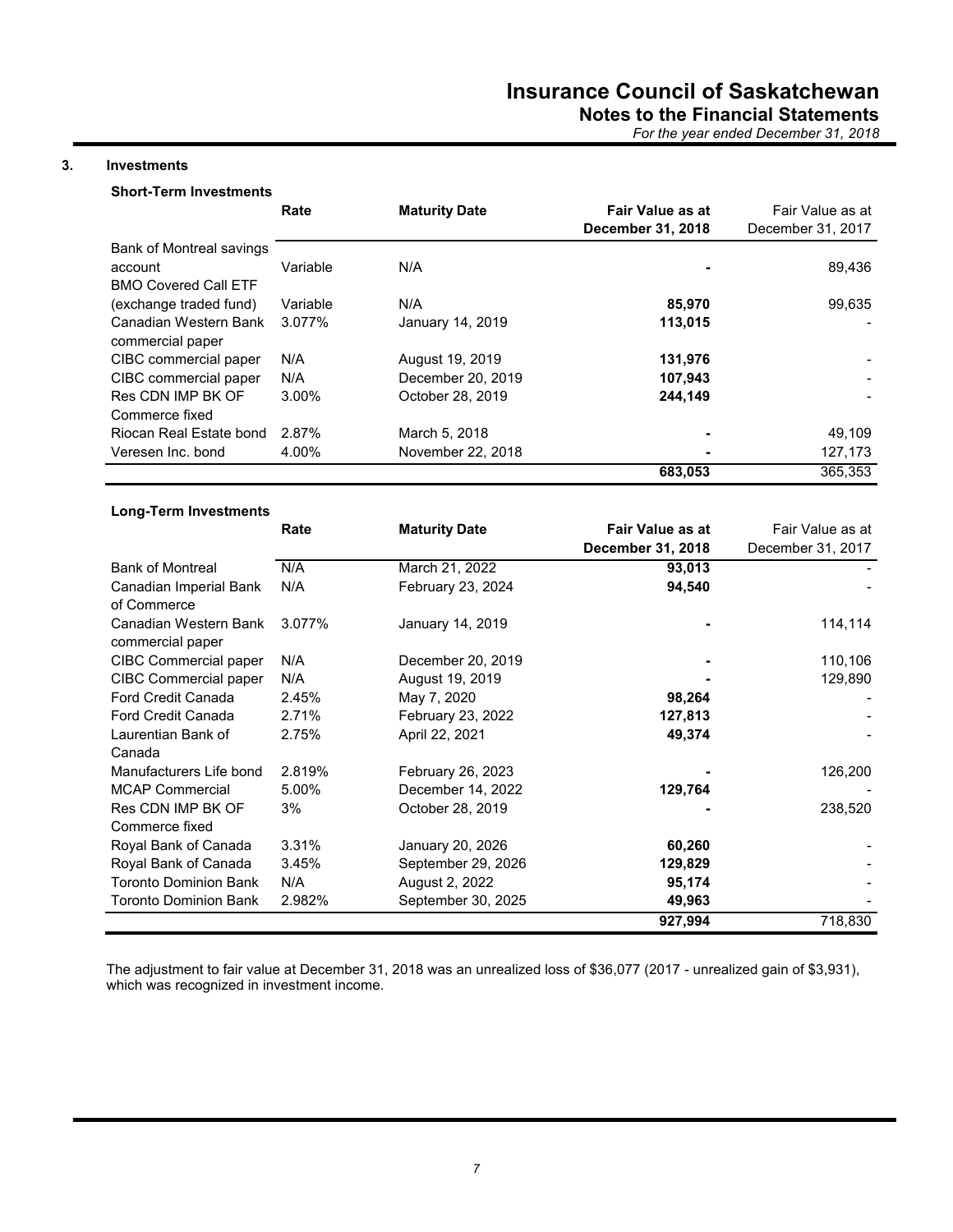# **Notes to the Financial Statements**

*For the year ended December 31, 2018*

# **4. Capital assets**

|                         |         |                    | 2018            | 2017     |
|-------------------------|---------|--------------------|-----------------|----------|
|                         |         | <b>Accumulated</b> | <b>Net book</b> | Net book |
|                         | Cost    | amortization       | value           | value    |
| Computer hardware       | 218,748 | 151.957            | 66.791          | 72,618   |
| Computer software       | 345.281 | 344.370            | 911             | 945      |
| Furniture and equipment | 130.555 | 84.319             | 46.236          | 28.416   |
| Leasehold improvements  | 15.243  | 15.243             | ۰               | 1,597    |
|                         | 709.827 | 595.889            | 113.938         | 103.576  |

# **5. Intangible assets**

|                            |           |                    | 2018      | 2017     |
|----------------------------|-----------|--------------------|-----------|----------|
|                            |           | <b>Accumulated</b> | Net book  | Net book |
|                            | Cost      | Amortization       | value     | value    |
| Software development costs | 2.225.699 | 780.413            | 1.445.286 | .584.909 |

## **6. Deferred tenant inducement**

|                                                                                           | 2018   | 2017   |
|-------------------------------------------------------------------------------------------|--------|--------|
| Tenant inducements included in lease agreement to be amortized over the term of the lease | 13.872 | 10.106 |

### **7. Annual license renewal fees received in advance**

ICS typically receives payments from agents and agencies relating to the following period's licence renewal fees. This is recorded as deferred revenue on the statement of financial position. The amount of licence renewal fees paid in advance for 2018 is \$81,115 (2017 - \$85,255).

### **8. Litigation reserve**

ICS has internally restricted funds within the litigation reserve for purposes of providing for any ongoing legal costs associated with defending ICS' rights to licence and regulate insurance agents, agencies, and adjusters within the Province of Saskatchewan.

### **9. Software development reserve**

ICS has internally restricted funds within the software development reserve for purposes of offsetting future software development costs. By reserving these funds, ICS intends to be able to continue normal operations during future replacement of their computer system without facing immediate cash flow issues. During 2018, the Board approved a transfer of \$100,000 (2017 - \$100,000) into the software development reserve from unrestricted net assets.